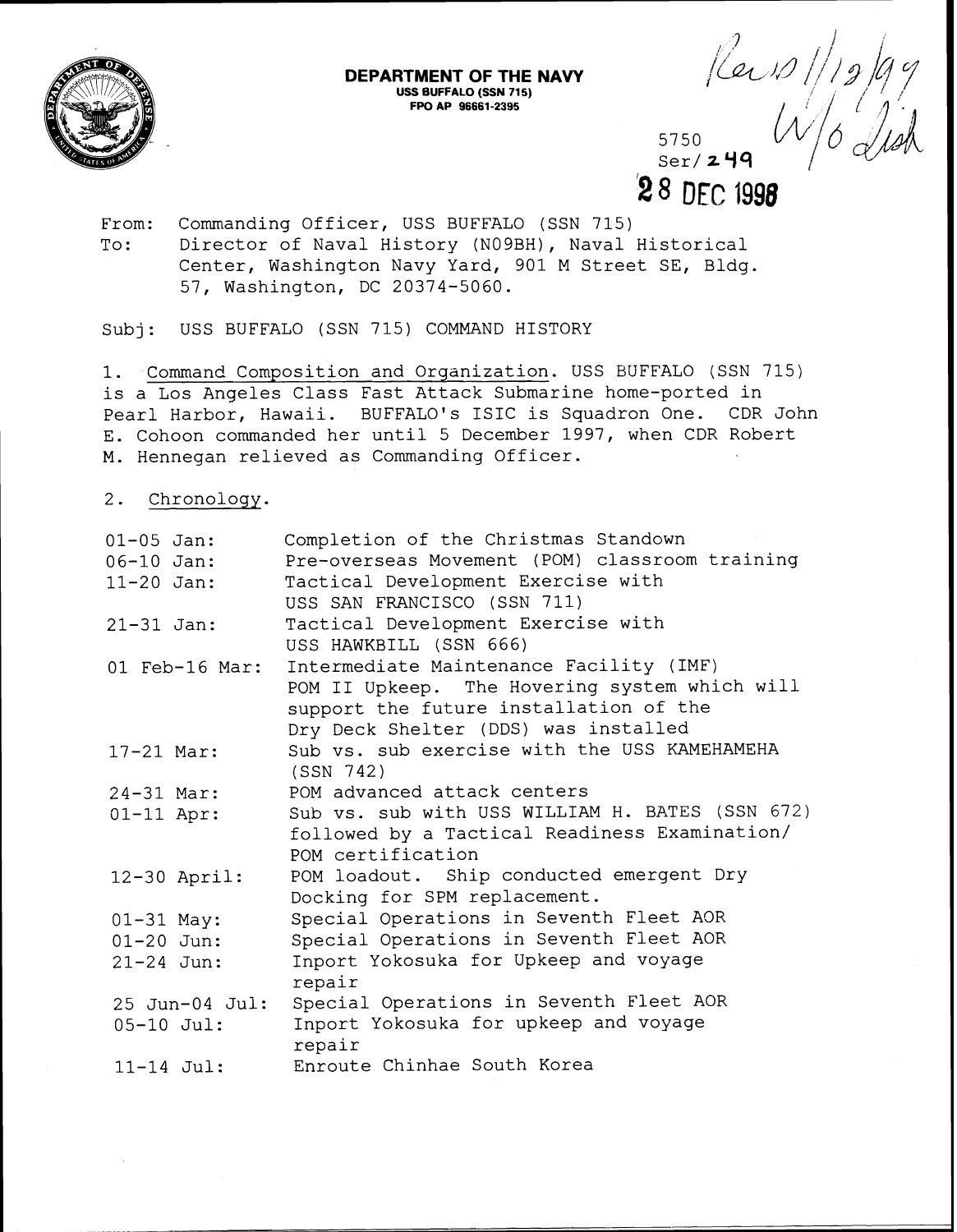|                  | Subj: USS BUFFALO (SSN 715) COMMAND HISTORY                      |
|------------------|------------------------------------------------------------------|
| $15 - 18$ Jul:   | Underway for Republic of Korea Navy (ROKN)<br>submarine exercise |
| $19 - 21$ Jul:   | Inport Chinhae for liberty                                       |
| $22$ Jul-18 Sep: | Special Operations in Seventh Fleet AOR                          |
| 19-20 Sep:       | Transit to Chinhae, South Korea                                  |
| $21 - 26$ Sep:   | Inport Chinhae for voyage repair                                 |
| $27 - 28$ Sep:   | Transit to Sasebo, Japan                                         |
| 9 Sep-02 Oct:    | Inport Sasebo for voyage repair                                  |
| 03-07 Oct:       | Underway for Shinkame                                            |
| 08-10 Oct:       | Transit to Yokosuka                                              |
| $11 - 20$ Oct:   | Inport Yokosuka for upkeep                                       |
| $20 - 29$ Oct:   | Transit to Pearl Harbor                                          |
| $30 - 31$ Oct:   | Operational Reactor Safeguards Examination                       |
| $01$ Nov-02 Dec: | Standown                                                         |
| 03-05 Dec:       | Weapons Offload at Westloch and COC preps                        |
| 05 Dec           | Change of Command. CDR John E. Cohoon was                        |
|                  | relieved by CDR Robert M. Hennegan                               |
| $08-12$ Dec:     | Undersea Material Inspection                                     |
| 14-19 Dec:       | Provided Services for Sub vs. Sub                                |
| $20 - 31$ Dec:   | Christmas Standown                                               |

3. USS BUFFALO (SSN 715) completed the standard WestPac preoversea movement (POM) work-up with an above average on her Tactical Readiness Examination/POM certification. On 30 May 1998, Buffalo transited to the Seventh Fleet AOR and conducted special operations under the TACOM of CTF 14. Following the completion of the operation, Buffalo transited to Yokosuka for a short upkeep. Buffalo then transited to Chinhae where we engaged our South Korean hosts and prepared for a submarine exercise with the South Korean Navy.

The submarine exercise consisted of the ROKN 209 submarine and the Dolgorae, a Special Operation Forces (SOF) mini-sub. Various patrol crafts and Maritime Patrol Aircraft (MPA) also participated. Upon completion of the ROKN SUBEX, Buffalo conducted a special operation under the TACOM of Commander Submarine Group Seven.

On 18 September 1997, Buffalo returned to Sasebo for an overnight stay and then transited to Chinhae South Korea for voyage repairs. Following a five day upkeep, BUFFALO participated in SHINKAME, a Submarine exercise with JMSDF. Upon completion, Buffalo transited to Yokosuka for a 10-day upkeep.